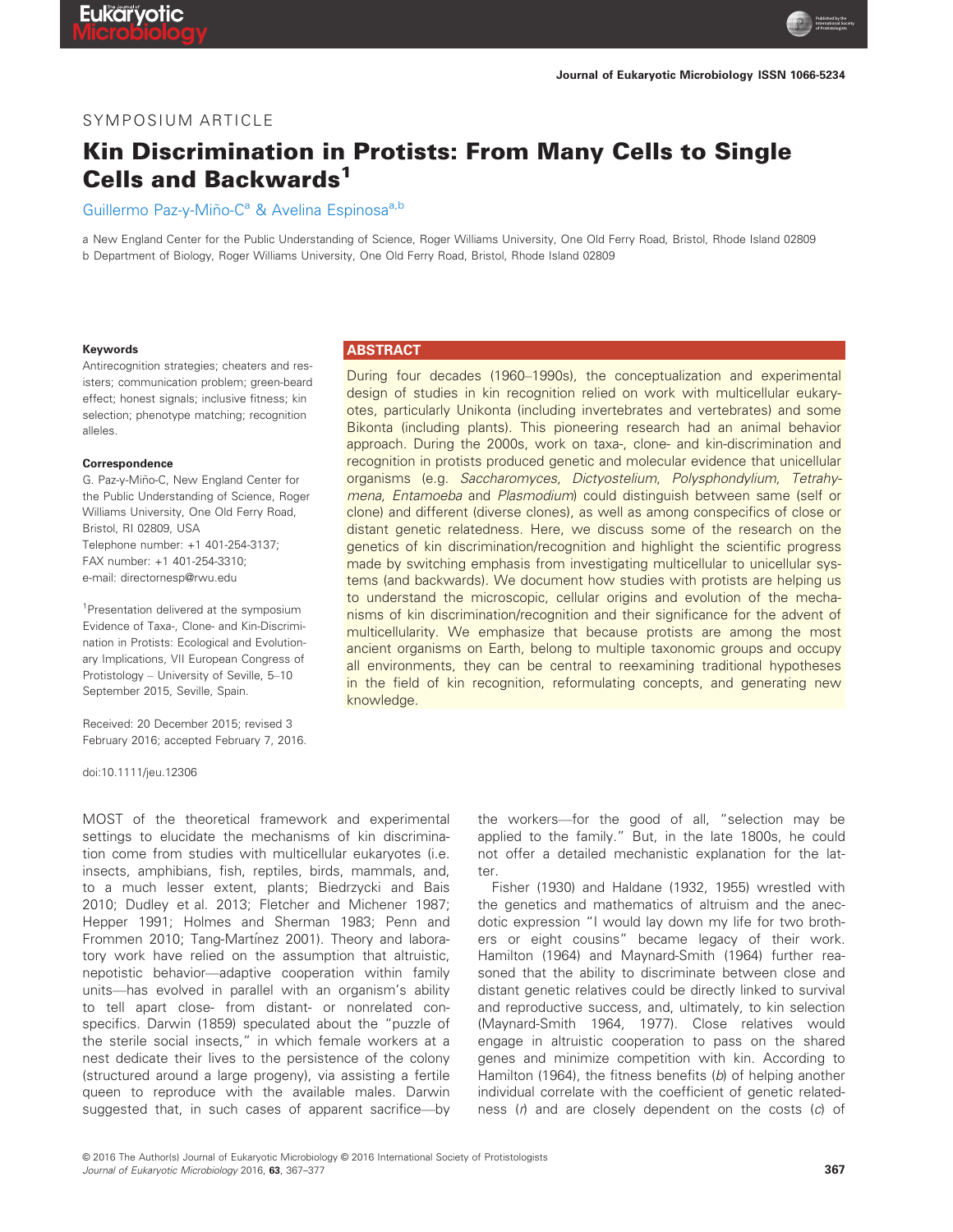helping. If the benefits  $(rb)$  surpass the costs  $(c)$ , then altruistic cooperation could evolve  $(0, b - c > 0)$ .

The "field of kin recognition," which conceptual foundations can be traced back to the 1960s, has no consensus on definitions or proposed mechanisms, possibly due to the vast diversity of life histories across organisms and their phylogenetic complexities (reviews in Penn and Frommen 2010; Tang-Martínez 2001). Here we refer to "recognition" as an organism's ability to identify kin versus non-kin; in addition, we use the term "discrimination" as the capacity to distinguish one clone from another. Because we discuss instances of taxa-, clone-, and kin-discrimination/recognition in single-celled organisms capable of both discriminating between same and different, and discriminating/recognizing among clones of distinctive value of r, we use these terms together (but see Penn and Frommen 2010; Tang-Martínez 2001).

Recent studies with unicellular eukaryotes (protists) have uniquely enriched the field of kin recognition, particularly after characterizing the genes involved in discrimination-mediated aggregation (mostly for flocculation or biofilm-like formation, starvation-triggered dormancy, or reproduction; below) or in clone-versus-clone competition to colonize hosts in parasitic taxa (Espinosa and Paz-y-Miño-C 2014a). The last decade of kin recognition studies with protists has focused on the molecular biology and genetics of cell–cell discrimination and kin recognition abilities in Saccharomyces, Dictyostelium, Polysphondylium, Tetrahymena, Entamoeba and Plasmodium (Table 1; Espinosa and Paz-y-Miño-C 2014a). Here we review these studies succinctly and remark on the type of scientific progress (i.e. basic and applied science) that can be achieved by using protists as model organisms in investigations of taxa-, clone- and kin-discrimination. We highlight that

|  |  | <b>Table 1.</b> Evidence of taxa-, clone-, and kin-discrimination/recognition in protists |  |  |  |  |  |  |  |  |  |  |
|--|--|-------------------------------------------------------------------------------------------|--|--|--|--|--|--|--|--|--|--|
|--|--|-------------------------------------------------------------------------------------------|--|--|--|--|--|--|--|--|--|--|

| Organisms                 | Behavioral trait reported          | Experimental observation                      | Proposed mechanism               |  |
|---------------------------|------------------------------------|-----------------------------------------------|----------------------------------|--|
| Dikarya                   |                                    |                                               |                                  |  |
| Saccharomyces cerevisiae  | Flocculation biofilm-like clusters | FLO1+ cells cluster with carries of gene      | FLO1 gene <sup>a</sup>           |  |
| Mycetozoa                 |                                    |                                               |                                  |  |
| Dictyostelium discoideum  | Fruiting-body formation            | csA+ cells form fruiting bodies with same     | csA gene <sup>b</sup>            |  |
| D. discoideum             | Fruiting-body formation            | Highly related (r) fruiting-body formation    | Unknown <sup>c</sup>             |  |
| D. discoideum             | Mound formation, slug migration    | Clonal aggregation/migration in cultures      | $lagB1$ lagC1 genes <sup>d</sup> |  |
| D. discoideum             | Fruiting-body formation            | Clonal fruiting bodies form in mixed cultures | tgrB1 tgrC1 genes <sup>e</sup>   |  |
| Dictyostelium purpureum   | Fruiting-body formation            | Highly related $(h)$ fruiting-body formation  | Unknown <sup>t</sup>             |  |
| Dictyostelium giganteum   | Fruiting-body formation            | Clonal/non-clonal fruiting-body formation     | Unknown <sup>g</sup>             |  |
| Polysphondylium violaceum | Fruiting-body formation            | Clonal fruiting-bodies form in mixed cultures | Unknown <sup>h</sup>             |  |
| Ciliophora                |                                    |                                               |                                  |  |
| Tetrahymena thermophila   | Aggregation in clusters            | Motility toward and aggregation with clones   | TPAF molecules'                  |  |
| Archamoebae               |                                    |                                               |                                  |  |
| Entamoeba invadens        | Aggregation in clusters            | Clonal aggregation in mixed cultures          | Unknown                          |  |
| Entamoeba moshkovskii     | Aggregation in clusters            | Clonal aggregation in mixed cultures          | EPAF molecules <sup>k</sup>      |  |
| Apicomplexa               |                                    |                                               |                                  |  |
| Plasmodium chabaudi       | Among-clone competition            | Selfing to outcompete unrelated               | Unknown <sup>1</sup>             |  |
| Plasmodium falciparum     | Within-clone competition           | Kinship patterns of infection in host         | Unknown $m$                      |  |

<sup>a</sup>Smukalla et al. (2008).

<sup>b</sup>Queller et al. (2003).

c Ostrowski et al. (2008).

eHirose et al. (2011).

f Mehdiabadi et al. (2006).

<sup>g</sup>Kaushik et al. (2006).

<sup>h</sup>Kalla et al. (2011).

<sup>i</sup>Tetrahymena Proliferation Activating Factors TPAFs; Chaine et al. (2010).

<sup>j</sup>Espinosa and Paz-y-Miño-C (2012).

k Entamoeba Proliferation Activating Factors EPAFs; Espinosa and Paz-y-Miño-C (2014a,b). Our lab has identified six putative cell-signals excreted by the amebas (RasGap/Ankyrin, coronin-WD40, actin, protein kinases, heat shock 70, and ubiquitin) and which known functions in *Entamoeba* spp. included cell proliferation, cell adhesion, cell movement, and stress-induced encystation; these putative EPAFs are likely linked to clone–clone discrimination/recognition (Espinosa et al. in press).

Reece et al. (2008).

mNkhoma et al. (2012).

<sup>&</sup>lt;sup>d</sup>lag and tgr are synonymous for the genes lagB1/lagC1 and trgB1/tgrC1; Benabentos et al. (2009). There are other genes involved in social cooperation in D. discoideum, however, indirectly linked to cell-cell discrimination/recognition, including: fbxA (targets proteins for ubiquination), dimA bZIP/bRLZ (transcription factor); chtC (putative transmembrane protein, null mutants are facultative cheaters), rccA (resists exploitation by chtC and does not cheat on wild type; Li and Purugganan 2011).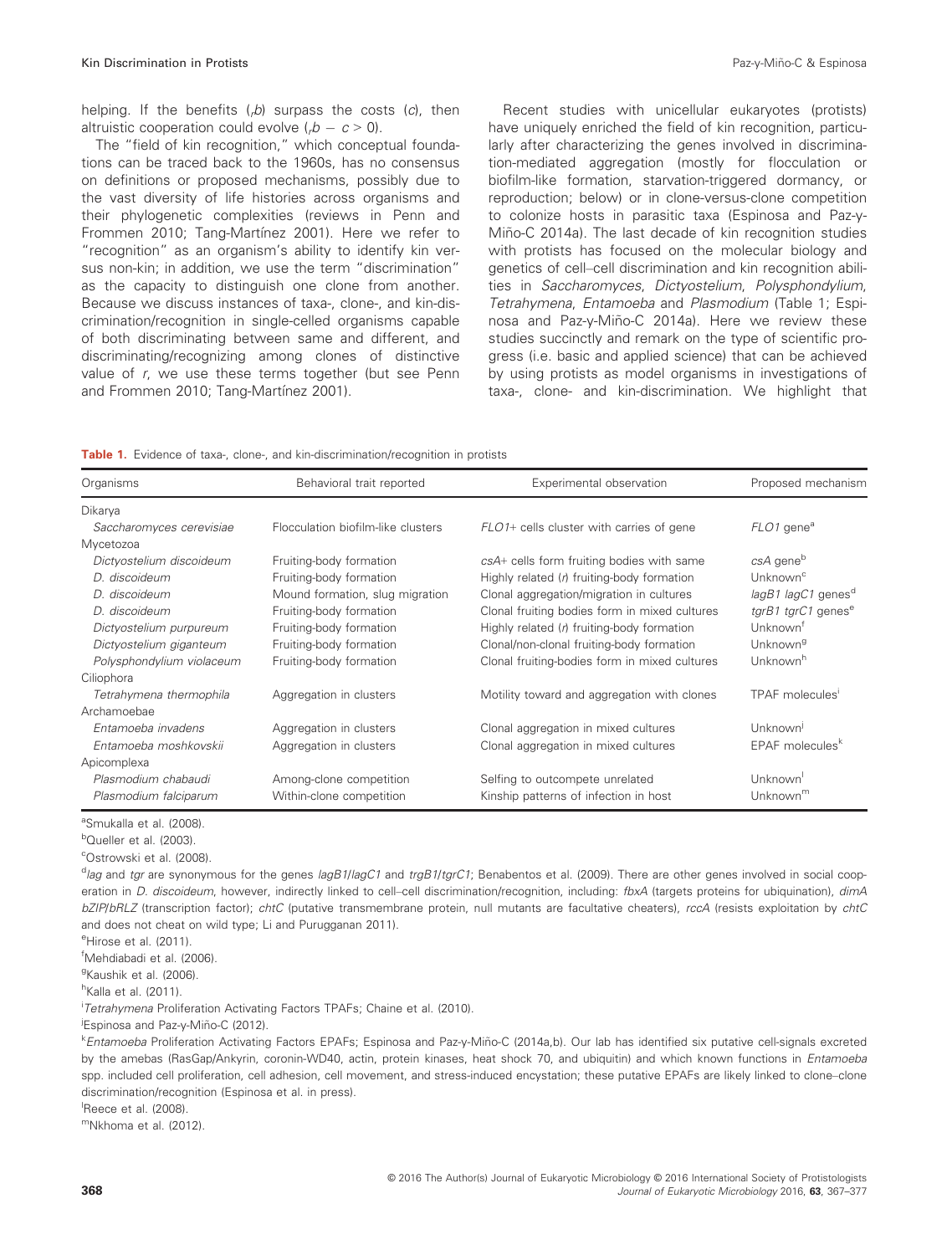protists are robust systems to test multiple hypotheses in overlapping research programs in kin recognition, which can also be extended to exploring the origins of multicellularity. Some of these hypotheses include: recognition alleles and "green-beard" genes (Dawkins 1976; Hamilton 1964); the communication problem in honest signaling for kin recognition (Johnstone 1997); cheating and concealed identity by signal senders during kin recognition (antirecognition strategies; Beecher 1991); origin of multicellularity under the inclusive fitness principle (Hamilton 1964), or as a byproduct of the interactions between cheaters and resisters in situations of low-genetic relatedness (Buss 1987; Levin et al. 2015). We discuss these topics from the perspective that an integrated, multidisciplinary approach (i.e. molecular, genetic, physiological, behavioral, ecological, and evolutionary) is needed to make significant progress in the field.

Note that important scientific literature exists on kin discrimination/recognition in prokaryotes and its implications for the origin and evolution of multicellular-prokaryotic assemblages. Although we do not discuss prokaryotes in this article, we advise the reader to search for information elsewhere (e.g. Celiker and Gore 2013; Kraemer and Velicer 2011; Lyons and Kolter 2015; Mitri and Foster 2013; Pathak et al. 2013; Rumbaugh et al. 2012; West et al. 2006).

#### THE GENETICS OF KIN RECOGNITION: FROM MANY CELLS TO SINGLE CELLS

Hamilton (1964) suggested that recognition of conspecifics—prior to engaging in adaptive cooperation or altruism—would ultimately depend on genes (i.e. recognition alleles). In retrospect, his "super gene" model referred to a pleiotropic gene capable of: (i) influencing the expression of a trait for recognition, which would allow (ii) carriers of the trait to recognize similar traits in others, and (iii) induce the carriers to behave altruistically only toward other carriers of the gene. Dawkins (1976) called this phenomenon the "green-beard effect" (i.e. greenbeard genes) in which any carrier of the green-beard-cue for recognition would spot the cue in conspecifics (regardless of their genetic proximity in the rest of the genome; Gardner and West 2010). The major problem with this model was that it would be evolutionarily unstable and prone to erode cue diversity (but see Ho and Shaulsky 2015), since the popular cue (i.e. the green beard) would quickly outnumber other cues in the population and become ineffective for the high advantage it initially had: selective cooperation and altruism toward the carriers of the super gene(s). Alternatively, green-beard genes could be polymorphic, or multiple genes could potentially adopt comparable functions (for recognition), and the system become evolutionarily stable under the relative adaptive value of such genes in their genomes and populations (Gardner and West 2010).

The recognition alleles model remained a theoretical supposition for thirty years, until Keller and Ross (1998) reported—via indirect evidence—its possible existence in the red fire ant Solenopsis invicta. These authors described that in ant colonies Bb workers were able to distinguish BB from Bb queens via odor cues (pheromones), and with the peculiarity that Bb workers killed BB queens; a behavior induced by the allele Gp-9<sup>b</sup>, which was hypothesized to be linked to a green-beard allele. Because the bb genotype had low viability and/or fertility (i.e. zero representation in the population), the authors were able to quantitate with confidence the proportion of queens of each of the viable  $Gp-9$ <sup>b</sup> genotypes that were attacked by the workers. They found that, at age 1 (early in life) and age 2 (later in life), the workers consistently killed the BB queens (61% of queens were killed by workers of age 1, and 91% of queens were killed by workers of age 2) but never killed the Bb genotype. In addition, the proportion of workers of each  $Go-9^b$  genotype (either BB or Bb workers) that recruited around attacked or nonattacked queens (also of each genotype, BB or Bb queens) allowed the authors to infer the possible existence of recognition alleles that functioned via a green-beard effect: BB workers had low recruitment around attacked BB queens (21% of BB workers) or nonattacked Bb queens (34% of BB workers). However, 78% of Bb workers recruited around and killed BB queens (i.e. suggesting high drive to recruit around BB queens to kill them). In contrast, 62% of Bb workers recruited around and never killed the Bb queens (i.e. suggesting usual drive to recruit around Bb queens and coexist with them). Ever since the Keller and Ross (1998) study came out, additional inference-based research on recognition alleles in multicellular eukaryotes has emerged, but skepticism about its actual empirical demonstration in invertebrates and vertebrates continues (Gardner and West 2010; Penn and Frommen 2010).

Direct substantiation of specific genes involved in cell– cell discrimination or kin recognition came during the 2000s, from experiments with protists, particularly the common yeast Saccharomyces cerevisiae (Dikarya) and the social ameba Dictyostelium discoideum (Mycetozoa; Table 1; Espinosa and Paz-y-Miño-C 2014a). As follows:

Free-living yeast, S. cerevisiae, depends on clumping behavior (flocculation), or biofilm-like formation, to survive under stressful environmental conditions. Cells equipped with FLO genes can express cell-surface proteins that allow cell–cell adhesion during flocculation. Yeast carriers of  $FLO1$  aggregate with thousands of other  $FLO1+$  cells regardless of their close or distant genetic relatedness in the rest of the genome (Smukalla et al. 2008). This singlegene-mediated example of behavioral modulation, among only those carrying FLO1, is consistent with the recognition alleles model (above) in which a single gene promotes cooperation toward other carriers of the gene even if they are non-kin (Espinosa and Paz-y-Miño-C 2014a).

The social ameba *D. discoideum* has also become exemplar of green-beard genes. Upon environmental stress, like starvation, thousands of soil free-living individuals aggregate in "mounds" which turn into "slugs" that move synchronously; slugs anchor on a substrate to form a "fruiting body" by allocating dying cells to a stalk that supports a spore-encasing globular structure (inside of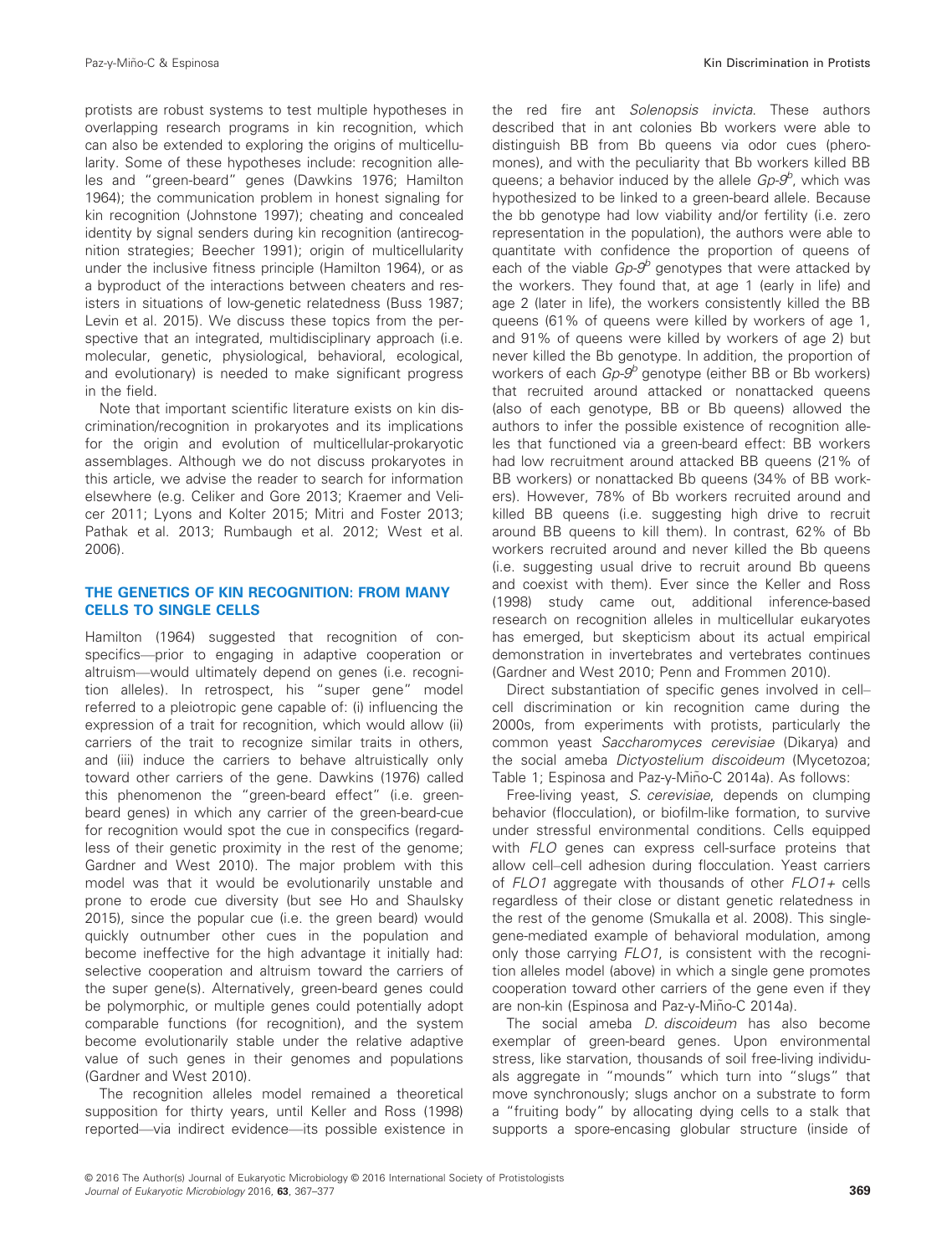which, cells differentiate into spores); once released, under favorable conditions, the spores mature into free-living, propagating ameba (Espinosa and Paz-y-Miño-C 2014a; Romeralo et al. 2012). To remain in intimate proximity, amebas rely on cell-membrane adhesion proteins like those encoded by the csA gene; when wild-type csA+ cells are grown in mixed soil cultures with csA- knockouts, the amebas cluster preferentially with those equipped with fully functional adhesion polypeptides (Espinosa and Paz-y-Miño-C 2014a; Queller et al. 2003). Analogous experiments (wildtype versus knockout effects in binary cultures) have been conducted with the tgrB1 and tgrC1 genes (formerly lagB1 and lagC1), which also encode for cell adhesion transmembrane proteins (Benabentos et al. 2009; Espinosa and Pazy-Miño-C 2014a). However, distinctive from  $csA+$ , which function is primarily adhesive (although clone specific), the tgr genes work in complementary pairs directly involved in cell–cell discrimination and possible recognition (Benabentos et al. 2009; Espinosa and Paz-y-Miño-C 2014a; Hirose et al. 2011; Strassmann and Queller 2011). When fully functional pairs of  $tgrB1+$  and  $tgrC1+$  are extracted from the wild (genetically different clones), expressed in identical cells which tgr genes have been previously knocked out in the laboratory (i.e.  $tgrB1$ - and  $tgrC1$ -), and grown in mixed cultures, the descendants proliferate and segregate into distinctive mounds and fruiting bodies resembling the strains from which the wild-type genes originated (Espinosa and Paz-y-Miño-C 2014a; Hirose et al. 2011). Moreover, a positive relation has been documented between the degree of genetic distance and the degree of recruitment of cells for the formation of fruiting bodies among clone isolates from three social Mycetozoans (D. discoideum, Dictyostelium purpureum, Polysphondylium violaceum; Table 1) collected in diverse localities (Espinosa and Paz-y-Mino-C 2014a; Kalla et al. 2011; Mehdiabadi et al. 2006; ~ Ostrowski et al. 2008).

Despite this evidence, many questions still remain about the actual need of social ameba to discriminate kin from non-kin in the wild, or the adaptive value of such ability for the population structure of Dictyostelium or Polysphondylium (Espinosa and Paz-y-Miño-C 2014a). These concerns are justifiable considering that fruiting bodies in the wild are often composed of clonal clusters (below; Gilbert et al. 2012; Espinosa and Paz-y-Miño-C 2014a). Moreover, because studies with another social ameba, Dictyostelium giganteum (Table 1), have generated intriguing results, in which cell-lineages collected from the wild and grown together cluster in fruiting bodies of variable degree of chimerism, aggregation could result from epigenetic phenomena (i.e. interaction of environmental factors that influence gene expression and the trajectory of cell development toward cluster formation) rather than from kinship (Espinosa and Paz-y-Miño-C 2014a; Kaushik et al. 2006). Thus, the optimal balance between the benefits and costs of kin discrimination/recognition in social amebas remains unclear. Although clonal reproduction secures high relatedness ( $r = 1.0$ ), chimerism allows cooperation among unrelated clones (a benefit), but it can also promote conflict, competition and cheating (below).

## CAN PROTISTS LEARN PHENOTYPIC CUES TO DISCRIMINATE KIN?

In 1899, H.S. Jennings wrote: "Paramecium... an animal that learns nothing, that exercises no choice in any respect, that is attracted by nothing and repelled by nothing, that reacts entirely without reference to the position of external objects, that has but one reaction [movement] for the most varied stimuli... can hardly be said to have made the first step in the evolution of mind, and we are not compelled to assume consciousness or intelligence in any form to explain its activities." Except for mind, consciousness, and intelligence, which are not prerequisites for kin discrimination or recognition (both can also operate in a reflex manner: stimulus-response), Jennings was mistaken about his entire characterization of Paramecium. Since the early 1900s, sensitization, trial-and-error learning, and classical or operant conditioning (relevant attributes among some of the multicellular eukaryotes that learn to recognize kin) have been documented in Paramecium; for example, micro-tube-escape swimming behavior via discrimination learning (1910s), habituation to approach baited and un-baited targets using bacteria as food-reinforcer (1950s), and swim-approach behavior toward mild-electrically charged fields in learning discrimination tasks using positive and punishment reinforcements (2000s; Armus et al. 2006; French 1940; Gelber 1958; Hennessey et al. 1979; Jensen 1957; Mingee 2013; Mirsky and Katz 1958). Moreover, associative learning, via classical conditioning, has been suggested to take place in human macrophages in vitro (i.e. macrophage avoidance/approach to bacterialfood stimuli with or without streptomycin negative reinforcement; Nilsonne et al. 2011). But, to our knowledge, there is no direct, experimental evidence that protists can rely specifically on sensitization (i.e. the enhancement of a response to an incremental exposure to a stimulus, e.g. the differential frequency exposure to kin versus non-kin during a life cycle), trial-and-error learning (i.e. repeated attempts to solve a task until success, e.g. attempts to behave altruistically toward kin, and the benefits it entails, versus the costs of maladaptive altruism toward non-kin), or classical or operant conditioning to discriminate between kin and non-kin (i.e. learning to associate a behavioral or chemical cue with the advantages/disadvantages of aggregating, cooperating or reproducing with conspecifics of distinctive value of  $r$ ). All these topics, remain open areas of investigation and experimentation with protists since, like Paramecium, they possess basic sensory perception capabilities, which could have been co-opted during evolution to function in kin discrimination/recognition.

Because unicellular eukaryotes are diverse, occupy all environments and belong to old phylogenetic lineages, it is conceivable that other mechanisms of kin recognition (besides recognition alleles) might operate in protists. Holmes and Sherman (1983) suggested that kin recognition could be mediated by learning cues correlated with genetic relatedness. These authors described two mechanisms: association and phenotype matching. Both relied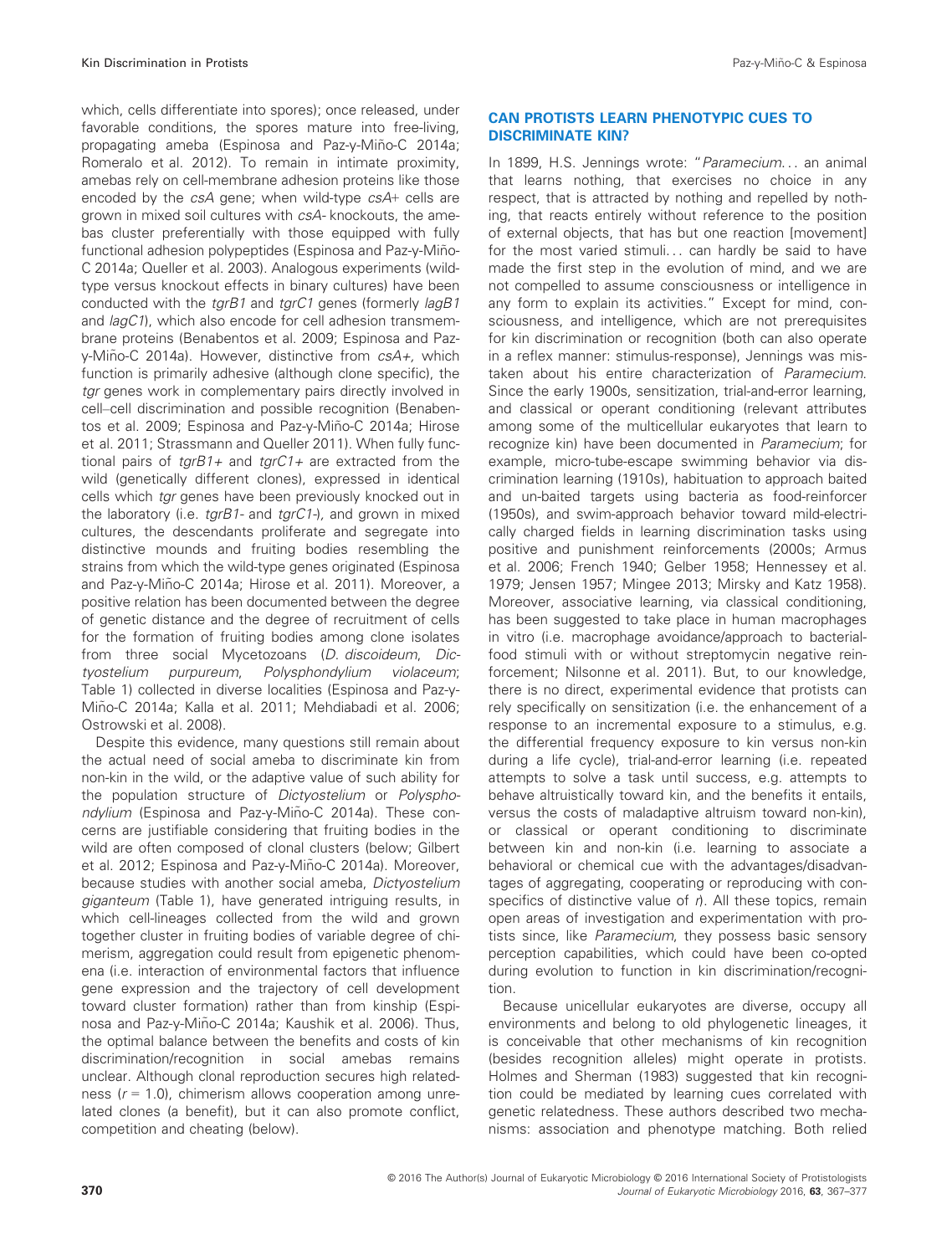on learning cues of an organism's extended phenotype (as per Dawkins 1982; the effects that genes have on the immediate environment of an organism via its behavior; in this case, chemo-signals for recognition that persist, or change predictably, outside the soma and to which kin and non-kin react). In the case of recognition by association, organisms learn unique, individually distinctive phenotypes of kin members with which they associate, particularly during early life (e.g. at a place of common hatching or nest). In future encounters, subjects recognize as kin only those specific individuals (this implies chemical or, when the organism is capable of, memory for recognition). Recognition by association is common in mammals, which natural histories determine predictable association with kin during early life. In contrast, in recognition by phenotype matching an organism learns (or imprints on) the generic traits of its own phenotype, or of the phenotypes of known kin, and builds a generic template for future comparisons (= matching). During later encounters with conspecifics, it recognizes as kin only those who match the kin-template, regardless of having or not interacted with them in the past. In this respect, phenotype matching resembles recognition alleles, but it differs from them in that the former relies on learning generic kin cues and building a template for future contrast (note that recognition alleles trigger an immediate, innate response, with no learning involved; but this also has problems since it is almost impossible to prevent an organism from learning kin cues from itself). Phenotype matching has been documented experimentally in fish, amphibians, reptiles, birds, and some mammals (reviews in Penn and Frommen 2010; Tang-Martínez 2001).

There is no indication that protists would not be able to rely on kin recognition via associative, learning-like mechanisms (association with chemical cues or phenotype matching based on the formation of chemical templates) since their immediate environments are saturated with chemo-signals, with which subjects interact in space time; thus, having the opportunity to form chemical-memory-like experiences (comparable to Paramecium's sensitization, trial-and-error learning, retention, or conditioning; Armus et al. 2006; Hennessey et al. 1979; Mingee 2013). But even if protist–protist interactions operate just as simple chemical reflexes (limited to stimulus-response, above), or sensitizations, characterizing such mechanisms would help us understand the molecular physiology of cell–cell discrimination/recognition. For example, Tetrahymena thermophila is a ciliate which genetic polymorphisms encode for differential levels of cell clustering and dispersal (Table 1). Aggregation can be costly in these organisms since it decelerates growth rate and reduces cell size, although it improves survival by both increasing tolerance to crowding and gaining access to patchy, ephemeral resources (Chaine et al. 2010; Espinosa and Paz-y-Miño-C 2014a). Cells exude Tetrahymena Proliferation Activating Factors (TPAFs) that are used by con- or heterospecifics to detect each other in the environment (i.e. extended phenotype). When cells of genetically distinctive levels of aggregation (i.e. high, medium, or low) are given the choice in the laboratory to disperse toward either the TPAFs previously exuded by an unrelated clone  $(r = 0)$  or by themselves  $(r = 1)$ , they migrate toward their own cellline TPAFs if they belong to the high-aggregation genotype; in contrast, medium- or low-aggregation genotypes have no preference or avoid their own cell-line TPAFs, respectively (Chaine et al. 2010; Espinosa and Paz-y-Miño-C 2014a). Therefore, T. thermophila seems capable of discriminating between self and different (based on sensitivity to detecting chemosignals in the environment), and also of modulating dispersal behavior as function of aggregative genotype (Espinosa and Paz-y-Miño-C 2014a).

Thus, kin discrimination or recognition take place in a multifaceted context of communication, in which signals are exchanged between senders and receivers, and proper responses and actions are subject to selection. Because signals operate within the sensory perception capabilities of organisms, receivers can make false positive (type I error) or false negative (type II error) identifications (Penn and Frommen 2010). Alongside, signal senders can benefit from concealing their identity (cheat) and profit from altruistic cooperation directed at them by honest signalers (i.e. the antirecognition hypothesis; Beecher 1991). This imposes a challenge on signal senders, as the broadcast of genuine identity would be evolutionarily constrained by the adaptability of cheating (i.e. the communication problem hypothesis; Johnstone 1997; but see Ghoul et al. 2014), which persistence in the population is often frequency-dependent. Only during the past decade, studies with the facultative multicellular social ameba, D. discoideum (which exists in both free-living cells and large aggregations that resemble multicellular bodies), have allowed investigators to experiment with scenarios in which the dynamics in the interaction between cheaters and noncheaters take place (below). And such interactions are relevant to our understanding of how kin discrimination and kin recognition occur at the cellular level, and how they relate to the origin and evolution of multicellularity (Espinosa and Paz-y-Miño-C 2014a; Ghoul et al. 2014).

#### CELL–CELL RECOGNITION AND THE ORIGIN OF MULTICELLULARITY

Multicellularity is a major evolutionary transition in which single-celled organisms switched from living individually to permanent assemblages (Herron et al. 2013; West et al. 2015). It is possible that multicellularity originated—more than once—in clonality, via a gradual aggregation of closely related cells, capable of recognizing one another by means of chemical cues, and which lived consistently in intimate proximity and benefited from specialized division of labor (i.e. distinctive tissues and organs with given functions; reviews in Ruiz-Trillo and Nedelcu 2015). Such specialization included the full allocation of soma-reproduction to a small population of cells within the soma, the gametes. Because sexually reproducing multicellular organisms experience a generational single-celled bottleneck (the zygote), which destines all its descendants to be clonal  $(r = 1.0)$ , the evolution of multicellularity has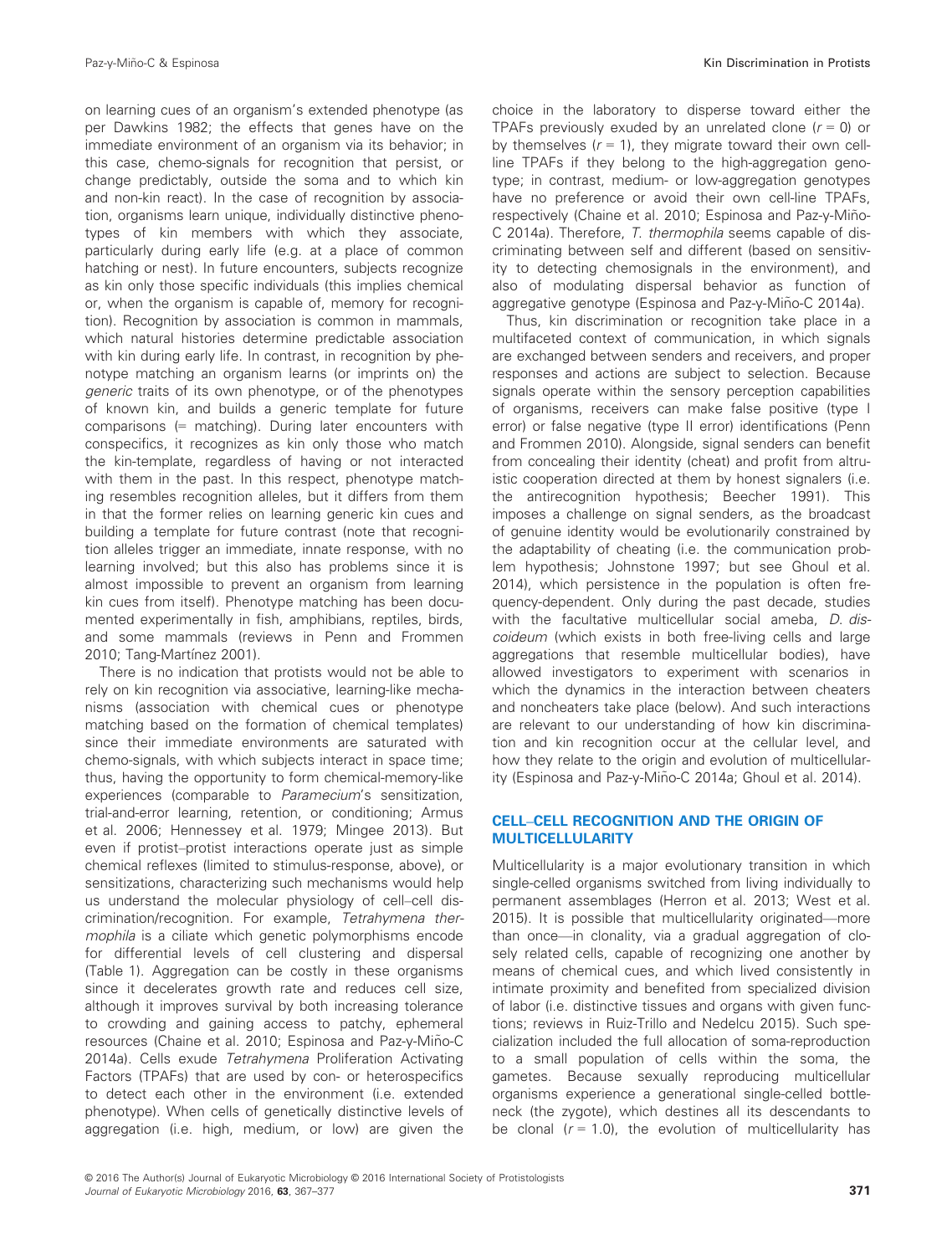been traditionally explained under inclusive fitness theory (Hamilton 1964). However, research with protists is helping us to reexamine this classical view, as well as propose alternative scenarios under which multicellularity could have evolved (Herron et al. 2013; Queller and Strassmann 2012; Ratcliff et al. 2012; Wegener-Parfrey and Lahr 2013). The natural history of D. discoideum is illustrative in this respect. Depending on environmental conditions, this organism can experience three codependent cycles: vegetative, sexual, and social (Romeralo et al. 2012). During the vegetative phase, free-living haploid cells  $(n)$  proliferate in nutrient-rich environments via mitotic divisions (Li and Purugganan 2011). During the sexual phase (when resources are limited), these haploid cells merge in zygotes (2n), which attract, chemically, nearby solitary vegetative cells and feed on them; the zygotes grow and mature into macrocysts, inside of which meiosis occurs and multiple recombinant haploid cells are produced; the latter are then released into the environment as new vegetative cells (Li and Purugganan 2011). The social cycle (also triggered by food scarcity) is quite complex and particularly relevant to clone–clone- or kin-recognition and, as described above, it involves vegetative cells, which aggregate in mounds, form motile slugs, stalks that support spore-producing globular structures, and spores that develop inside of them (Espinosa and Paz-y-Miño-C 2014a; Li and Purugganan 2011; Romeralo et al. 2012). When the constituents of a social cycle are clones  $(r = 1.0)$ , their slugs travel longer distances than chimeric slugs ( $r < 1.0$ ) of comparable sizes; the clones invest more cells into longer stalks (where active cell death is inevitable); and have no gain in cheating their own kin either in stalk or spore formation. The opposite is characteristic of chimeric aggregations: short-distance traveling of slugs, short stalks; competition for allocating cells to spore formation, and cheating in the allocation of cells to the stalks (Strassmann and Queller 2011; but see Nedelcu et al. 2010 for a contrasting view on the paradigm of altruistic suicide in the unicellular world). However, there are some advantages to chimerism: chimeric slugs and fruiting bodies can grow quite large in contrast to clones; large slugs move farther, thus overcoming the tendency of chimeras to move short distances; and large fruiting bodies have higher allocation of cells to them than small fruiting bodies (Strassmann and Queller 2011). These observations suggest that, although there are advantages to associate with clone members and produce spores with them (inclusive fitness perspective, above), D. discoideum seems to also benefit from chimeric aggregations, possibly induced by environmental conditions, in which the benefits of chimerism surpass—or are equal to—the costs (Celiker and Gore 2013; Wyatt et al. 2013).

This plasticity in *D. discoideum* has allowed investigators to experimentally manipulate cell lines in the laboratory and test an old proposal (Buss 1987), that multicellularity can potentially evolve under low relatedness  $(r < 1.0)$  as a byproduct of the dynamics in the interaction between cheater cells and resistant-to-cheater cells (Levin et al. 2015). Note that in *D. discoideum* cheaters monopolize their representation in the spore-production part of the fruiting body and minimize their presence in the stalk (where cells die). In principle, if obligate cheaters are experimentally selected and freed in cell cultures of highly altruistic cells (noncheaters in which r is close or equal to 1.0), cooperation to form multicellular aggregations (i.e. slugs, stalks, and fruiting bodies) would eventually drive the evolution of resistance to cheaters, and cheaters would be outcompeted by altruists. However, Levin et al. (2015) have demonstrated that if relatedness is kept low, and several generations of cheaters and noncheaters grow together, the noncheaters can evolve resistance to cheating before cheating sweeps through the population and the overall ability to aggregate in multicellular structures is lost. Thus, offering a mechanism—other than inclusive fitness—by which simple forms of cell aggregation could become stable as a byproduct of the evolution of resistance to cheating. And testing such scenario has become possible only due to the versatility of experimenting with protists, like *D. discoideum*, in the laboratory (Queller and Strassmann 2012).

#### FROM UNICELLULAR BACK TO MULTICELLULAR EUKARYOTES

The field of kin discrimination and recognition needs a readjustment in which protists—and possibly all unicellular organisms—become central to the revision of concepts (e.g. discrimination versus recognition, which historically have included multicellular eukaryotes but disregarded protists), reassessment of mechanisms (e.g. genetic and/or developmentally acquired mechanisms of kin discrimination/recognition under predictable environmental influence), and hypotheses (e.g. reflex-response-like chemical recognition versus associative-learning-like recognition; origin of multicellularity; honest signaling versus cheaters; above). The "problem of cooperation," with kin or non-kin (i.e. the high cost of investing on others), requires careful reexamination using social, gregarious and nonsocial unicellular organisms of diverse phylogeny and life histories (Ghoul et al. 2014; West et al. 2006). Because unicellular eukaryotes are the precursors of multicellularity, we infer that the mechanisms of taxa, clone and kin discrimination/ recognition in today's Unikonta (including fungi and animals) and Bikonta (including plants; Lecointre and Le Guyader 2006; Paps et al. 2013) coalesce evolutionarily to the ability of ancient cells to distinguish between same (self or clone) and different (diverse clones), as well as between close versus distant genetic relatives (as function of  $r$ , Espinosa and Paz-y-Miño-C 2014a). The sophisticated anatomical, physiological, behavioral, and cognitive traits associated with taxa, clone, and kin discrimination/recognition in multicellular organisms have evolved and diverged gradually—after extinctions and exaptations—from ancestral unicellular features (Espinosa and Paz-y-Miño-C 2014a). And the academic journey to reexamine these processes needs to bear in mind that the conceptual framework of kin recognition has relied (1960–1990s) on exploring a minute fraction of organisms on Earth: animals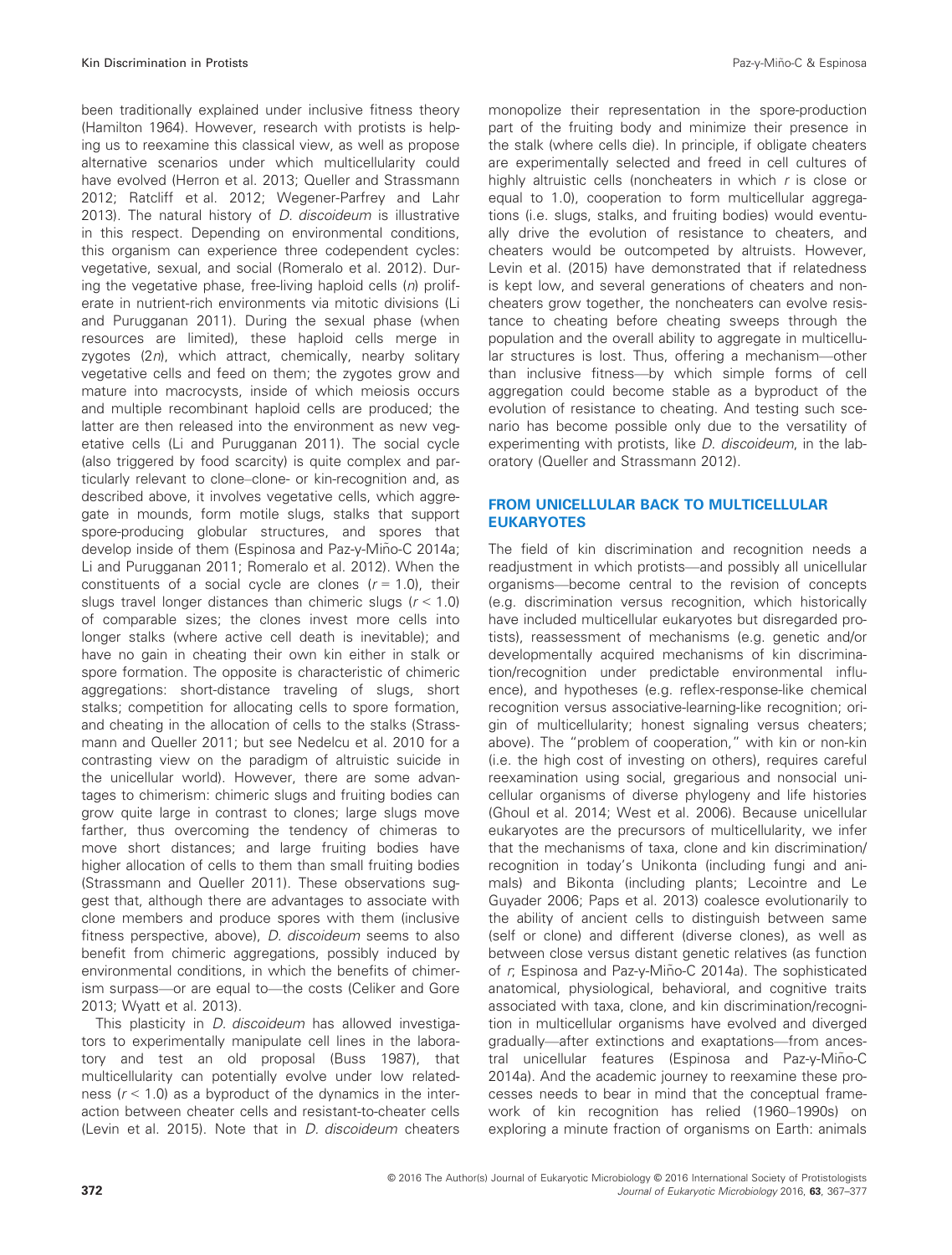and some plants. Of course, studying taxa, clone, and kin discrimination in protists has its own challenges (Herron et al. 2013; Montagnes et al. 2012); some are intrinsic to working with microscopic organisms in the field, others to culturing cell lines in the laboratory, which can lead to confounding interpretations of results in discrimination or recognition tests (Espinosa and Paz-y-Miño-C 2012, 2014a, b). For example, in our research on taxa and clone discrimination in Entamoeba (Table 1), we have alerted about some procedural difficulties that could be generalized to other protists (Espinosa and Paz-y-Miño-C 2012, 2014a,b): Laboratory strains customarily classified within single taxonomic lineages might actually belong to distinctive taxa (Espinosa and Paz-y-Miño-C 2012, 2014a,b). The strains of Entamoeba invadens, IP-1 and VK-1:NS, illustrate this scenario. Both differ in a single nucleotide of the small subunit ribosomal RNA (ssrRNA) and are considered strains of the same species (Clark and Diamond 1997; Clark et al. 2006; Stensvold et al. 2010), although they have been isolated from phylogenetically distant hosts: IP-1 from the turtle Chrysemys picta and the snake Natrix cyclopion (Meerovitch 1958), and VK-1:NS from the Komodo Dragon, Varanus comodoensis (Gray et al. 1966). When grown in mixed cultures, each strain aggregates only with self and maintains separation from clusters of the nonalike ameba; moreover, each strain can be characterized by its distinctive morphology and pattern of aggregation (i.e. cell size within cluster, number of amebas per cluster, size of and distance between clusters; Espinosa and Pazy-Miño-C 2012, 2014a,b). These observations, together with the fact that cell lines have been isolated from multiple hosts, suggest that E. invadens IP-1 and VK-1:NS belong to separate taxa, possibly distinct biological species, capable of discriminating between one another. Therefore, kin bias or kin discrimination is yet to be documented in E. invadens (i.e. measured as function of close versus distant genetic relatedness among clones). Entamoeba spp. probably exude Entamoeba Proliferation Activating Factors (EPAFs, analogous to the TPAFs, above) that are used to detect each other in the environment (Espinosa and Paz-y-Miño-C 2012, 2014a,b; Espinosa et al. in press).

It is, therefore, crucial that studies on species–species, clone–clone, or potential kin discrimination ability in protists confirm, prior to experimentation, the degree of genomic distance (i.e. based on multiple genetic markers across the entire genome, rather than on low-resolution taxonomic classifications relying on ssrRNA, as in the E. invadens case, above) between and within the cell lines to be used in laboratory trials (Espinosa and Paz-y-Miño-C 2012, 2014a,b). This is a challenge considering that protists' taxonomy and genomes are still superficially understood (Caron 2013; Heidel et al. 2011; Pawlowski 2013; Stoeck and Stock 2010).

### KIN RECOGNITION IN THE CONTEXT OF PARASITISM

A remarkable example of both basic and applied science in which kin discrimination/recognition in protists is directly relevant to understanding the ecology and evolution of parasitism comes from Plasmodium spp. (Table 1; Espinosa and Paz-y-Miño-C 2014a). Malaria-causing protists seem to discriminate between closely and distantly related conspecifics and use that information to maximize reproduction and host infestation (Schall 2008). Plasmodium replicates asexually within a host and also via production of male and female cells (gametocytes) that are carried by mosquito-vectors; gametocytes develop into gametes, which later combine during sexual reproduction inside the insect (Espinosa and Paz-y-Miño-C 2014a; Reece et al. 2008). When single Plasmodium chabaudi clones (sporozoites) infest a laboratory rodent, the sex ratio of the later emerging gametocytes is conspicuously female-biased (i.e. a few males suffice to fertilize the available same-clone females since equal sex ratio would lead to nonadaptive excess of male gametes); but when multiple-clone infections occur within the same host, P. chabaudi increases the representation of male gametocytes in the population (Espinosa and Paz-y-Miño-C 2014a; Reece et al. 2008). This is explained by Hamilton's (1967) model of local mate competition which predicts that female-biased sex allocation will be favored when closely related males compete for mates, as in the same-clone environment. In mixed-clone infections, however, the optimal sex ratio for each genotype depends on the probability of selfing, thus it is expected to shift toward males, that is, more males are needed to probabilistically encounter and fertilize same-clone females in a multiple-clone milieu (Espinosa and Paz-y-Miño-C 2014a; Hamilton 1967; Reece et al. 2008; Schall 2008). Plasmodium chabaudi increases the proportion of male gametocytes as function of two factors: the differential degree of genetic distance between clones and the relative abundance of different-clone-cells versus self (Reece et al. 2008). For such adjustment to occur, P. chabaudi might rely on a mechanism (possibly plasma-membrane mediated, as in Saccharomyces or Dictyostelium, above) for the discrimination between self and different (Reece et al. 2008); but this is yet to be genetically characterized after excluding environmental factors, like hostimmune responses (coming from the wild-type-rodent host rather than from the experimental laboratory mice, which are often immuno-compromised) or cellular-toxin production during clone–clone competition, which could still influence sex ratio allocation independently from cell–cell discrimination ability (Espinosa and Paz-y-Miño-C 2014a).

Evidence that malaria pathogens can discriminate self versus different as function of genetic distance within clones, and relative to the presence of multiple-clone competitors, comes from Plasmodium falciparum, which infects humans (Espinosa and Paz-y-Miño-C 2014a; Nkhoma et al. 2012). After male-female gamete fertilization, which occurs inside the mosquito vector, the resulting diploid zygote undergoes meiosis to generate recombinant sporozoites, each with differential potential to survive and reproduce, as a merozoite clone, in the host. The proportion of genetic relatedness among infecting merozoites within hosts (i.e. half-sibling or greater) is much higher than between hosts (i.e. 60% versus 3%); thus, suggesting an intrinsic ability of P. falciparum to col-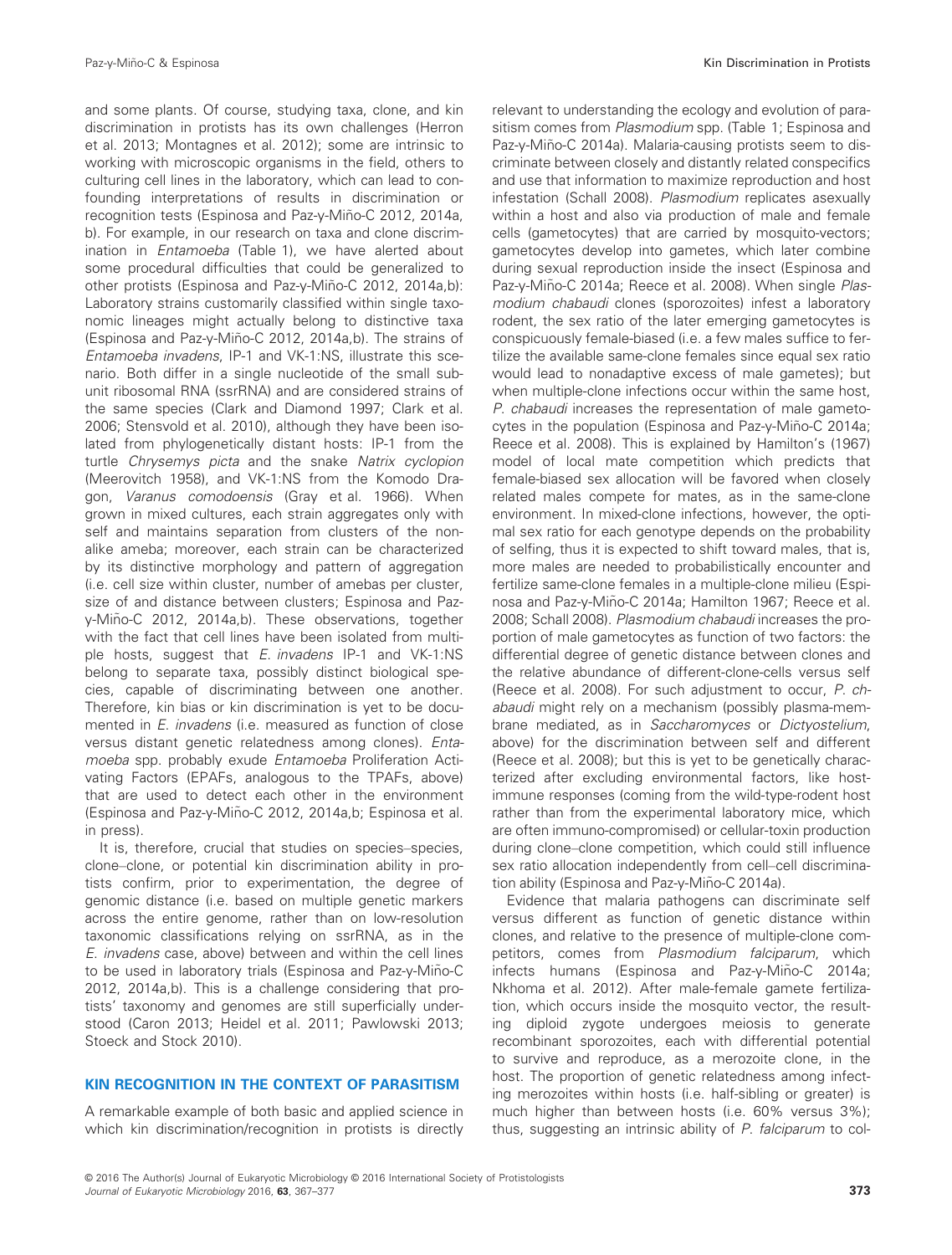onize hosts via transmission of multiple-closely related sporozoites. But the selective pressure imposed by the host-immune system can also contribute to the observed patterns of kinship infestation by excluding other competing clones in multiple infections (Espinosa and Paz-y-Miño-C 2014a; Nkhoma et al. 2012). In this context, it is plausible that the reciprocal antagonistic and co-evolutionary interaction between P. falciparum and its host's immune system leads to a "matched" compatibility; in it, the infection does not depend solely on the human susceptibility or resistance to P. falciparum, but also on the "matched status" of pathogen and host phenotypes ("matching phenotype model"; different from "kin recognition via phenotype matching," above Espinosa and Paz-y-Miño-C 2014a; Medeiros et al. 2013; Mitta et al. 2012; Théron and Coustau 2005). This opens an important area of investigation where the molecular determinants of compatibility need to be identified: the pathogen's antigens (which could be both polymorphic and clone specific) and the cellular immune receptors in the host (Espinosa and Paz-y-Mino-C 2014a; Medeiros et al. 2013; Mitta et al. 2012). ~

In addition, clone–clone competition within multiple infections are expected to result in increased virulence (i.e. more infectious clones maximize transmission), in contrast to high relatedness among co-infecting clones, which favor female-biased gametocyte sex ratios (above) and reduced virulence (Nkhoma et al. 2012). But field studies in high- and low-malaria transmission areas (Malawi versus Thailand, respectively) have consistently reported high-kinship of multiple sporozoites originated in single mosquito bites, which suggests not only immune suppression of Plasmodium subpopulations within infections, or serial transmission of related sporozoites among hosts, but also multiple, unknown environmental factors influencing malaria virulence, host immunity, intrahost dynamics of co-infecting clone genotypes, and Plasmodium resistance to drugs (Nkhoma et al. 2012; Schneider et al. 2012).

Recent studies have documented that another insecttransmitted protistan pathogen, Trypanosoma brucei, relies on "social motility" to migrate from the vector's midgut to the salivary glands (i.e. to complete development into mammalian-infective trypomastigotes; Imhof and Roditi 2015; Oberholzer et al. 2010). Like Plasmodium, single- or multiple-clone T. brucei infections face resource allocation trade-offs between maintaining the infection (survival) and investment into transmission (reproduction; Pollitt et al. 2011). This scenario of large cell aggregations competing to navigate through the tsetse-fly tissues (= high mortality) and to arrive at the salivary glands likely requires clone– clone recognition/discrimination ability to warrant adaptive cooperation and minimize cheating, but this is something yet to be characterized in Trypanosoma.

#### THE SPATIOTEMPORAL EFFECT OF KIN RECOGNITION ON FITNESS

If kin discrimination/recognition is indeed essential for survival advantage and reproduction of unicellular eukaryotes, the studies on protistan behavior, behavioral ecology and evolution need to explore the spatiotemporal effect of kin discrimination/recognition on fitness (i.e. the kin population structure resulting from the mechanisms of discrimination/recognition: Espinosa and Paz-y-Miño-C 2014a; Kamel and Grosberg 2013). The relationship between parasites and hosts seem illustrative of these investigations, thus far conducted mostly in the laboratory, but from which future research on free-living lineages might benefit. For example, Plasmodium responds to both the genetic diversity and density of self versus co-infecting conspecifics by maximizing transmission of male/female gametocytes when the host environment is either favorable (i.e. high density of matching-to-parasite blood cells) or diminished (i.e. hosts carrying antimalaria drugs or undergoing an anemic drop in red-blood-cells; Espinosa and Paz-y-Miño-C 2014a; Pollitt et al. 2011). In contrast, when Plasmodium experiences intermediate host-stress levels (i.e. low host-immune factors, relaxed competition among genetically unrelated co-infecting strains, or low levels of antimalaria drugs), it reduces production of gametocytes and relies chiefly on asexual proliferation of sporozoites (Espinosa and Paz-y-Miño-C 2014a; Pollitt et al. 2011). This strategy of resource allocation trade-off between maintaining the infection (survival) and investment in transmission (reproduction) has been linked to Plasmodium capacity to discriminate between kin and non-kin and its direct association with fitness (Espinosa and Paz-y-Miño-C 2014a; Pollitt et al. 2011).

#### **CONCLUSIONS**

Unicellular eukaryotes, protists, the ancestors of all multicellular life, offer us opportunities to study taxa-, clone-, and kin-discrimination/recognition at the genetic and molecular levels; with the potential to expand this research to the spatiotemporal effect of cell–cell kin discrimination/recognition on fitness. Protists are central to the reevaluation of the theoretical framework and concepts in the field of kin recognition, and to research about the origins and evolution of multicellularity. Because unicellular eukaryotes belong to ancient and highly diverse phylogenetic lineages, occupy all environments on Earth, and participate in complex interactions with other organisms (as hosts, symbionts, or parasites), they can be robust model systems to study the implications of taxa, clone, and kin discrimination/recognition in ecological and evolutionary contexts, and with emphasis on basic or applied sciences (Espinosa and Paz-y-Miño-C 2014a). An integrated, multidisciplinary approach (i.e. molecular, genetic, physiological, behavioral, ecological, and evolutionary) is needed to make impactful contributions to the field of kin recognition. But there are some challenges to working with microscopic, unicellular eukaryotes in the wild or the laboratory. The natural histories of most taxa are still unknown (in numerous cases only fragmentary, although distinctive genetic sequences have been cataloged as likely belonging to new species),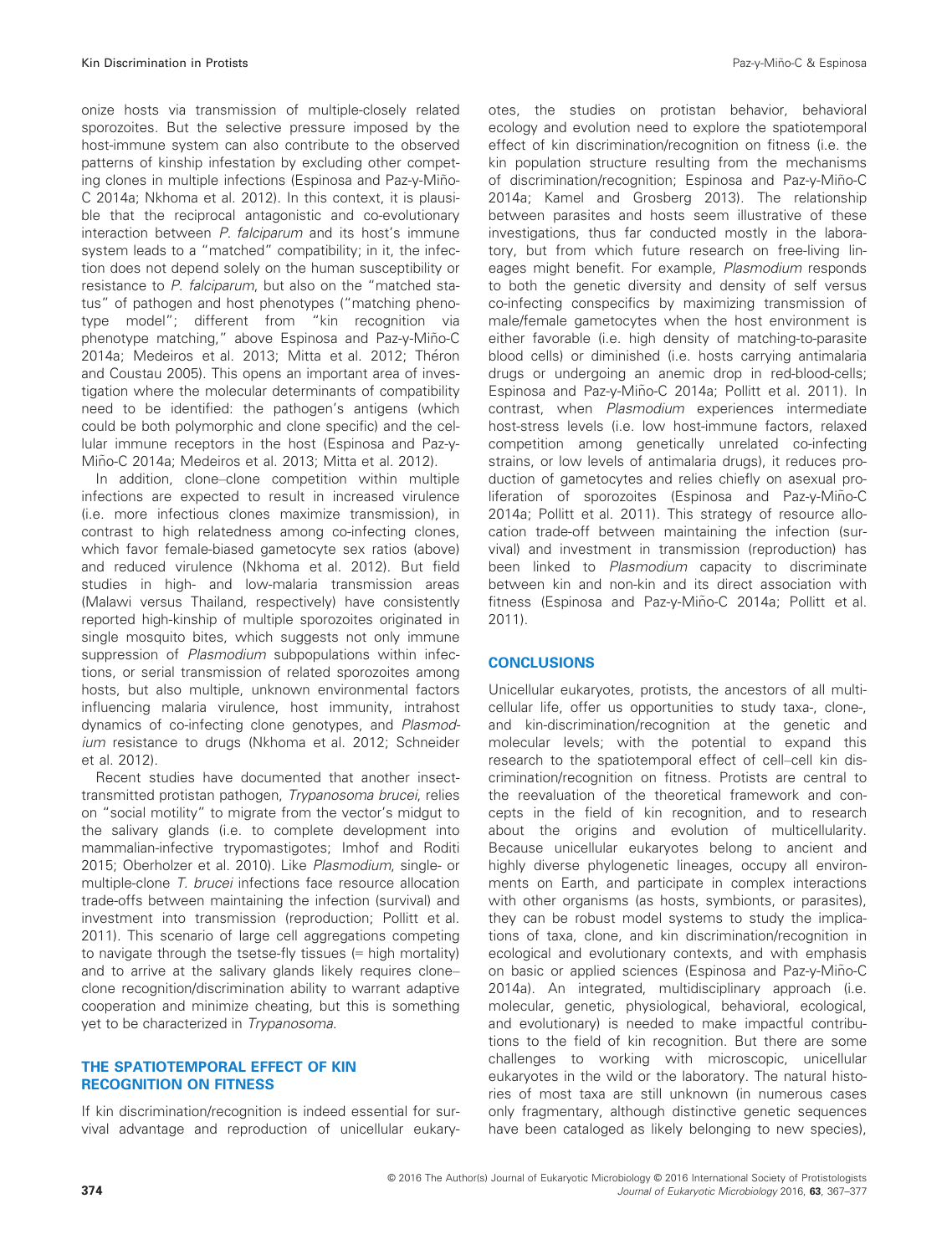and researchers worldwide struggle to culture or keep them alive in the lab, particularly marine species, the most diverse.

#### ACKNOWLEDGMENTS

We thank the International Society of Protistologists and the organizers of the VII European Congress of Protistology for sponsoring the symposium "Evidence of Taxa-, Clone-, and Kin-Discrimination in Protists: Ecological and Evolutionary Implications," and the University of Seville for hosting the Congress. G. Paz-y-Miño-C is sponsored by New England Science Public and the New England Center for the Public Understanding of Science and A. Espinosa by NIH-NIGMS grant # 2P20GM103430. An associate editor and two anonymous reviewers provided valuable comments to improve the manuscript.

#### LITERATURE CITED

- Armus, H. L., Montgomery, A. R. & Jellisoni, J. L. 2006. Discrimination learning in paramecia (P. caudatum). Psychol. Rec., 56:489–498.
- Beecher, M. D. 1991. Success and failures of parent-offspring recognition in animals. In: Hepper, P. G. (ed.), Kin Recognition. Cambridge University Press, Cambridge. p. 95–124.
- Benabentos, R., Hirose, S., Sucgang, R., Curk, T., Katoh, M., Ostrowski, E. A., Strassmann, J. E., Queller, D. C., Zupan, B., Shaulsky, G. & Kuspa, A. 2009. Polymorphic members of the lag gene family mediate kin discrimination in Dictyostelium. Curr. Biol., 19:567–572.
- Biedrzycki, M. L. & Bais, H. P. 2010. Kin recognition in plants: a mysterious behaviour unsolved. J. Exp. Bot., 61:4123–4128.
- Buss, L. W. 1987. The Evolution of Individuality. Princeton University Press, Princeton. 224 p.
- Caron, D. A. 2013. Towards a molecular taxonomy for protists: benefits, risks, and applications in plankton ecology. J. Eukaryot. Microbiol., 60:407–413.
- Celiker, H. & Gore, J. 2013. Cellular cooperation: insights from microbes. Trends Cell Biol., 23:9–15.
- Chaine, A. S., Schtickzelle, N., Polard, T., Huet, M. & Clobert, J. 2010. Kin-based recognition and social aggregation in a ciliate. Evolution, 64:1290–1300.
- Clark, C. G. & Diamond, L. S. 1997. Intraspecific variation and phylogenetic relationships in the genus Entamoeba as revealed by riboprinting. J. Eukaryot. Microbiol., 44:142–154.
- Clark, C. G., Kaffashian, F., Tawari, B., Windsor, J. J., Twigg-Flesner, A., Davies-Morel, M. C. G., Blessmann, J., Ebert, F., Peschel, B., Van, A. L., Jackson, C. J., Macfarlane, L. & Tannich, E. 2006. New insights into the phylogeny of Entamoeba spp. provided by analysis of four new smallsubunit rRNA genes. Int. J. Syst. Evol. Microbiol., 56:2235-2239.
- Darwin, C. 1859. On the Origin of Species by Means of Natural Selection, or the Preservation of Favoured Races in the Struggle for Life, 1st edn. John Murray, London. 485 p.
- Dawkins, R. 1976. The Selfish Gene. Oxford Univ. Press, Oxford. 89 p.
- Dawkins, R. 1982. The Extended Phenotype: The Long Reach of the Gene. Oxford Univ. Press, Oxford. 307 p.
- Dudley, S. A., Murphy, G. P. & File, A. L. 2013. Kin recognition and competition in plants. Funct. Ecol., 27:898–906.
- Espinosa, A. & Paz-y-Miño-C. G. 2012. Discrimination, crypticity and incipient taxa in Entamoeba. J. Eukaryot. Microbiol., 59:105–110.
- Espinosa, A. & Paz-y-Miño-C, G. 2014a. Evidence of taxa-, clone-, and kin-discrimination in protists: ecological and evolutionary implications. J. Evol. Ecol., 28:1019–1029.
- Espinosa, A. & Paz-y-Miño-C, G. 2014b. Examining crypticity in Entamoeba: a behavioral and biochemical tale. In: Trueba, G. (ed.), Why Does Evolution Matter? The Importance of Understanding Evolution. Cambridge Scholars, Cambridge. p. 181– 190.
- Espinosa, A., Paz-y-Miño-C, G., Hackey, M. & Rutherford, S. in press. Entamoeba clone-recognition experiments: morphometrics, aggregative behavior, and cell-signaling characterization. J. Eukaryot. Microbiol.
- Fisher, R. A. 1930. The Genetical Theory of Natural Selection. Clarendon, Oxford. 310 p.
- Fletcher, D. J. C. & Michener, C. D. 1987. Kin Recognition in Animals. John Wiley & Sons, New York. 476 p.
- French, J. W. 1940. Trial and error learning in Paramecium. J. Exp. Psychol., 26:609–613.
- Gardner, A. & West, S. A. 2010. Greenbeards. Evolution, 64:25–38. Gelber, B. 1958. Retention in Paramecium aurelia. J. Comp. Phys-
- iol. Psychol., 51:110–115.
- Ghoul, M., Griffin, A. S. & West, S. A. 2014. Toward an evolutionary definition of cheating. Evolution, 68:318–331.
- Gilbert, O. M., Strassmann, J. E. & Queller, D. C. 2012. High relatedness in a social amoeba: the role of kin discriminatory segregation. Proc. R. Soc. B, 279:2619–2624.
- Gray, C. W., Marcus, L. C., McCarten, W. C. & Sappington, T. 1966. Amoebiasis in the Komodo dragon. Int. Zoo Yrbk, 6:279– 283.
- Haldane, J. B. S. 1932. The Causes of Evolution. Longmans Green, London. 253 p.
- Haldane, J. B. S. 1955. Population genetics. New Biol., 18:34–51.
- Hamilton, W. D. 1964. The genetical evolution of social behaviour I. J. Theor. Biol., 7:1–16.
- Hamilton, W. D. 1967. Extraordinary sex ratios. Science, 156:477– 488.
- Heidel, A. J., Lawal, H. M., Felder, M., Schilde, C., Helps, N. R., Tunggal, B., Rivero, F., John, U., Schleicher, M., Eichinger, L., Platzer, M., Noegel, A. A., Schaap, P. & Glöckner, G. 2011. Phylogeny-wide analysis of social amoeba genomes highlights ancient origins for complex intercellular communication. Genome Res., 21:1882–1891.
- Hennessey, T. M., Rucker, W. B. & McDiarmid, C. G. 1979. Classical conditioning in paramecia. Anim. Learn. Behav., 7:417– 423.
- Hepper, P. G. 1991. Kin Recognition. Cambridge University Press, Cambridge. 470 p.
- Herron, W. D., Rashidi, A., Shelton, D. E. & Driscoll, W. W. 2013. Cellular differentiation and individuality in the 'minor' multicellular taxa. Biol. Rev., 88:844–861.
- Hirose, S., Benabentos, R., Ho, H.-I., Kuspa, A. & Shaulsky, G. 2011. Self-recognition in social Amoebae is mediated by allelic pairs of Tiger genes. Science, 333:467-470.
- Ho, H.-I. & Shaulsky, G. 2015. Temporal regulation of kin recognition maintains recognition-cue diversity and sup-presses cheating. Nat. Commun., 6:7144. doi: [10.1038/](http://dx.doi.org/10.1038/ncomms8144) [ncomms8144](http://dx.doi.org/10.1038/ncomms8144).
- Holmes, W. G. & Sherman, P. W. 1983. Kin recognition in animals. Am. Scient., 71:46–55.
- Imhof, S. & Roditi, I. 2015. The social life of African Trypanosomes. Trends Parasitol., 30:490–498.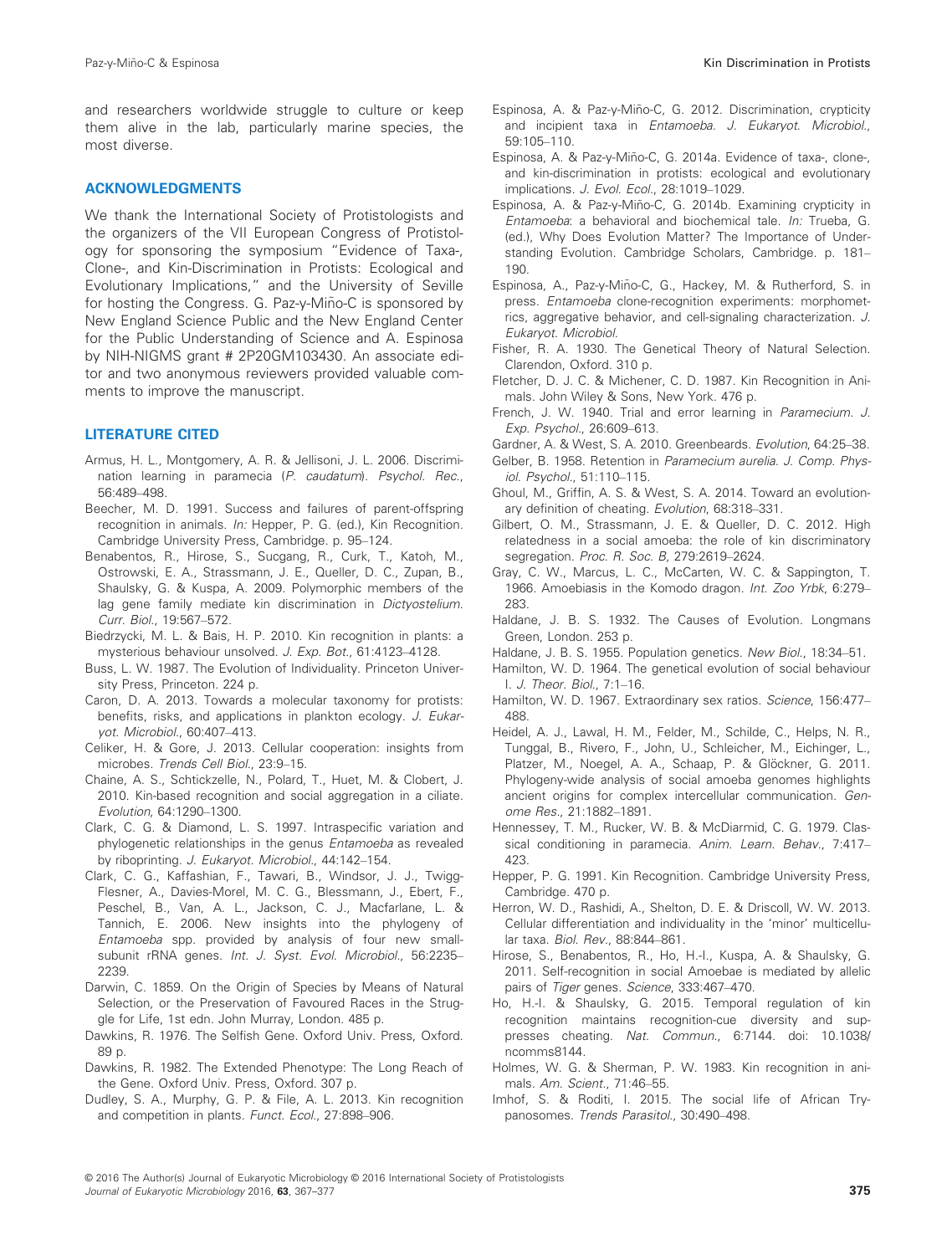- Jennings, H. S. 1899. The psychology of a protozoan. Am. J. Psychol., 10:503–515.
- Jensen, D. D. 1957. Experiments on "learning" in paramecia. Science, 125:191–192.
- Johnstone, R. A. 1997. Recognition and the evolution of distinctive signatures: when does it pay to reveal identity? Proc. R. Soc. Lond. B, 264:1547–1553.
- Kalla, S. E., Queller, D. C., Lasagni, A. & Strassmann, J. E. 2011. Kin discrimination and possible cryptic species in the social amoeba Polysphondylium violaceum. BMC Evol. Biol., 11:31. doi: [10.1186/1471-2148-11-31](http://dx.doi.org/10.1186/1471-2148-11-31).
- Kamel, S. J. & Grosberg, R. K. 2013. Kinship and the evolution of social behaviours in the sea. Biol. Lett., 9:20130454.
- Kaushik, S., Katoch, B. & Nanjundiah, V. 2006. Social behaviour in genetically heterogeneous groups of Dictyostelium giganteum. Behav. Ecol. Sociobiol., 59:521–530.
- Keller, L. & Ross, K. G. 1998. Selfish genes: a green beard in the red fire ant. Nature, 394:573–575.
- Kraemer, S. A. & Velicer, G. J. 2011. Endemic social diversity within natural kin groups of a cooperative bacterium. Proc. Natl Acad. Sci. USA, 108:10823–10830.
- Lecointre, G. & Le Guyader, H. 2006. The Tree of Life: A Phylogenetic Classification. The Belknap Press of Harvard University Press, Cambridge. 560 p.
- Levin, S. R., Brock, D. A., Queller, D. C. & Strassmann, J. E. 2015. Current coevolution of intra-organismal cheaters and resisters. J. Evol. Biol., 28:756–765.
- Li, S. I. & Purugganan, M. D. 2011. The cooperative amoeba: Dictyostelium as a model for social evolution. Trends Genet., 27:48–54.
- Lyons, N. A. & Kolter, R. 2015. On the evolution of bacterial multicellularity. Curr. Opin. Microbiol., 24:21–28.
- Maynard-Smith, J. 1964. Group selection and kin selection. Nature, 211:1145–1147.
- Maynard-Smith, J. 1977. Parental investment: a prospective analysis. Anim. Behav., 25:1–9.
- Medeiros, M. C. I., Hamer, G. L. & Ricklefs, R. E. 2013. Host compatibility rather than vector-host-encounter rate determines the host range of avian Plasmodium parasites. Proc. R. Soc. B, 280:20122947.
- Meerovitch, E. 1958. A new host of Entamoeba invadens Rodhain, 1934. Can. J. Zool., 36:423–427.
- Mehdiabadi, N. J., Jack, C. N., Talley-Farnham, T., Platt, T. G., Kalla, S. E., Shaulsky, G., Queller, D. C. & Strassmann, J. E. 2006. Kin preference in a social microbe. Nature, 442:881–882.
- Mingee, C. M. 2013. Retention of a brightness discrimination task in paramecia, P. Caudatum. Int. J. Com. Psychol., 26:202-212.
- Mirsky, A. F. & Katz, M. F. 1958. Avoidance "conditioning" in paramecia. Science, 127:1498–1499.
- Mitri, S. & Foster, K. R. 2013. The genotypic view of social interactions in microbial communities. Annu. Rev. Genet., 47:247–273.
- Mitta, G., Adema, C. M., Gourbal, B., Loker, E. S. & Theron, A. 2012. Compatibility polymorphism in snail/schistosome interactions: from field to theory to molecular mechanisms. Dev. Comp. Immunol., 37:1–8.
- Montagnes, D., Roberts, E., Lukes, J. & Lowe, C. 2012. The rise of model protozoa. Trends Microbiol., 20:184–191.
- Nedelcu, A. M., Driscoll, W. W., Durand, P. M., Matthew, D., Herron, M. D. & Rashidi, A. 2010. On the paradigm of altruistic suicide in the unicellular world. Evolution, 65:3–20.
- Nilsonne, G., Appelgren, A., Axelsson, J., Fredrikson, M. & Lekander, M. 2011. Learning in a simple biological system: a pilot study of classical conditioning of human macrophages in vitro. Behav. Brain Funct., 7:47.
- Nkhoma, S. C., Nair, S., Cheeseman, I. H., Rohr-Allegrini, C., Singlam, S., Nosten, F. & Anderson, T. J. C. 2012. Close kinship within multiple-genotype malaria parasite infections. Proc. R. Soc. B, 279:2589–2598.
- Oberholzer, M., Lopez, M. A., McLelland, B. T. & Hill, K. L. 2010. Social motility in African Trypanosomes. PLoS Pathog., 6: e1000739. doi: [10.1371/journal.ppat.1000739.](http://dx.doi.org/10.1371/journal.ppat.1000739)
- Ostrowski, E. A., Katoh, M., Shaulsky, G., Queller, D. C. & Strassmann, J. E. 2008. Kin discrimination increases with genetic dis-tance in a social amoeba. PLoS Biol., 6:e287. doi: [10.1371/](http://dx.doi.org/10.1371/journal.pbio.0060287) [journal.pbio.0060287](http://dx.doi.org/10.1371/journal.pbio.0060287).
- Paps, J., Medina-Chacón, L. A., Marshall, W., Suga, H. & Ruiz-Trillo, I. 2013. Molecular phylogeny of Unikonts: new insights into the position of Apusomonads and Ancyromonads and the internal relationships of Opisthokonts. Protist,  $164.2 - 12$
- Pathak, D. T., Wei, X., Dey, A. & Wall, D. 2013. Molecular recognition by a polymorphic cell surface receptor governs cooperative behaviors in bacteria. PLoS Genet., 9(11):e1003891. doi: [10.1371/journal.pgen.1003891.](http://dx.doi.org/10.1371/journal.pgen.1003891)
- Pawlowski, J. 2013. The new micro-kingdoms of eukaryotes. BMC Biol., doi: [10.1186/1741-7007-11-40](http://dx.doi.org/10.1186/1741-7007-11-40).
- Penn, D. J. & Frommen, J. G. 2010. Kin recognition: an overview of conceptual issues, mechanisms and evolutionary theory. In: Kappeler, P. M. (ed.), Animal Behaviour: Evolution and Mechanisms. Springer-Verlag, Berlin Heidelberg. p. 55– 85.
- Pollitt, L. C., MacGregor, P., Mathews, K. & Reece, S. E. 2011. Malaria and trypanosome transmission: different parasites, same rules? Trends Parasitol., 27:197-203.
- Queller, D. C., Ponte, E., Bozzaro, S. & Strassmann, J. E. 2003. Single-gene greenbeard effects in the social amoeba Dictyostelium discoideum. Science, 299:105–106.
- Queller, D. C. & Strassmann, J. E. 2012. Experimental evolution of multicellularity using microbial pseudo-organisms. Biol. Lett., 9:20120636.
- Ratcliff, W. C., Denison, R. F., Borrello, M. & Travisano, M. 2012. Experimental evolution of multicellularity. Proc. Natl Acad. Sci. USA, 109:1595–1600.
- Reece, S. E., Drew, D. R. & Gardner, A. 2008. Sex ratio adjustment and kin discrimination in malaria parasites. Nature, 453:609–614.
- Romeralo, M., Escalante, R. & Baldauf, S. L. 2012. Evolution and diversity of dictyostelid social amoebae. Protist, 163:327– 343.
- Ruiz-Trillo, I. & Nedelcu, A. M. 2015. Evolutionary Transitions to Multicellular Life: Principles and Mechanisms. Springer, New York-London. 489 p.
- Rumbaugh, K. P., Trivedi, U., Watters, C., Burton-Chellew, M. N., Diggle, S. P. & West, S. A. 2012. Kin selection, quorum sensing and virulence in pathogenic bacteria. Proc. R. Soc. B, 279:3584–3588.
- Schall, J. J. 2008. Sex rations writ small. Nature, 453:605– 606.
- Schneider, P., Bell, A. S., Sim, D. G., O'Donnell, A. J., Blanford, S., Paaijmans, K. P., Read, A. F. & Reece, S. E. 2012. Virulence, drug sensitivity and transmission success in the rodent malaria, Plasmodium chabaudi. Proc. R. Soc. B, 279:4677– 4685.
- Smukalla, S., Caldara, M., Pochet, N., Beauvais, A., Guadagnini, S., Yan, C., Vinces, M. D., Jansen, A., Prevost, M. C., Latgé, J. P., Fink, G. R., Foster, K. R. & Vestrepen, K. J. 2008. FLO1 is a variable green beard gene that drives biofilm-like cooperation in budding yeast. Cell, 135:726–737.